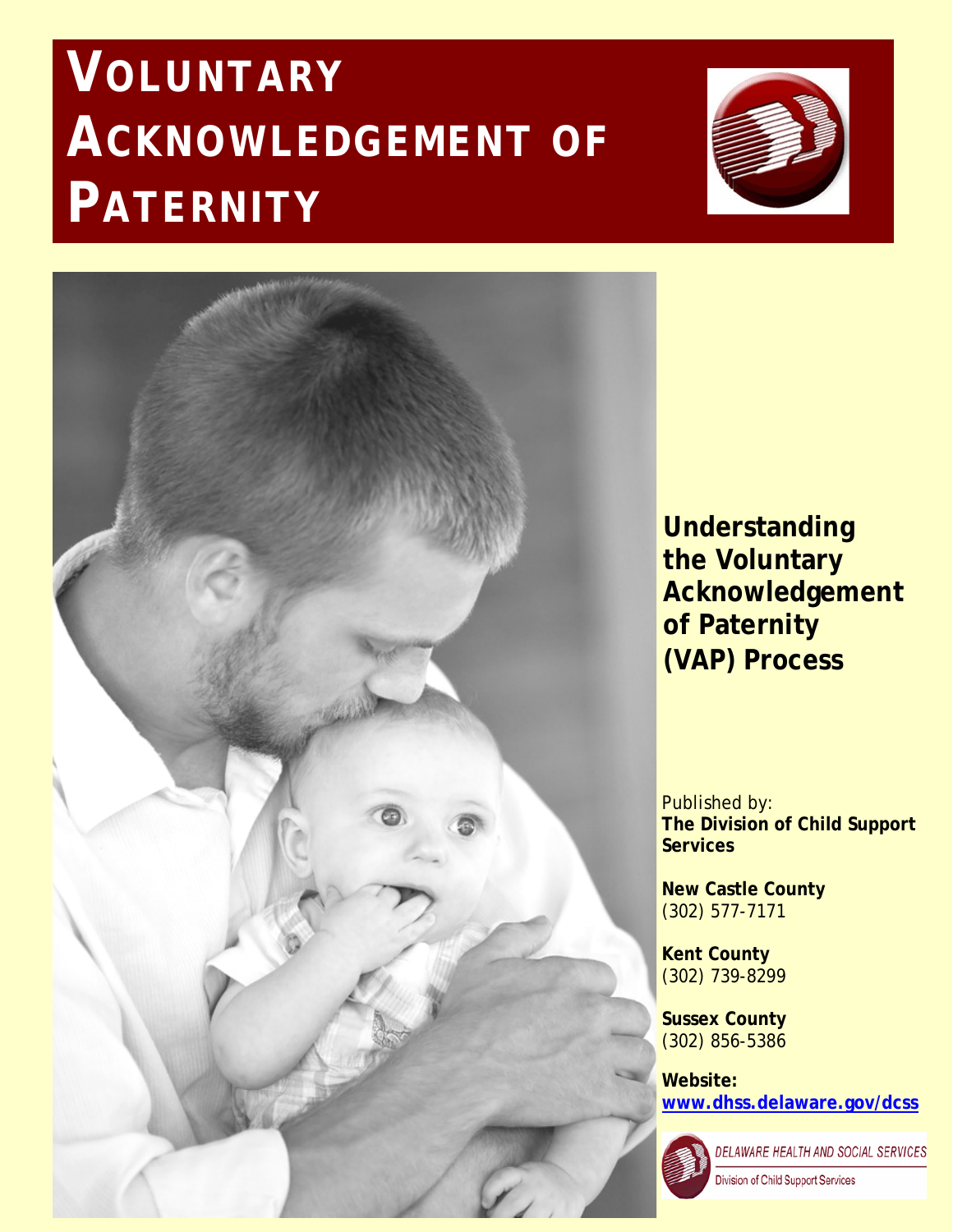

*"Paternity must be established before a father's name can be placed on a child's birth certificate."*

### **What is a Voluntary Acknowledgement of Paternity (VAP)?**

Voluntary Acknowledgement of Paternity (VAP) is a simple process that allows unmarried parents to sign a document and establish a legal relationship between the father and his child without having to go to court. Signing the acknowledgement is **voluntary** and each parent makes his or her own decision. If both parents agree to sign and complete the Voluntary Acknowledgement of Paternity, paternity is established.

### **Why is it important to acknowledge paternity and for a child to have a legal father?**

A child will receive many benefits by having a legally established father. Benefits include:

### *Economic*

A financial safety net; including social security, veteran's benefits, inheritance, and potentially child support.

### *Medical*

Health insurance coverage and access to complete medical/genetic history.

### *Social*

A complete identity, family connection and opportunities for extended relationships.

## **Is there a fee to sign the acknowledgement?**

No. There is no fee to sign the acknowledgement or to send it to the Office if Vital Statistics (OVS).

There is a small fee to get a new copy of your child's birth certificate.

### **What if the mother is married?**

If the mother is married at the time of the child's birth, or during the 300 days before the child's birth, OR if the mother was not married, but during the first two years of the child's life, a man continuously lived with the child and acknowledged the child as his own, then that man is considered the presumed father.

In order for the mother and the biological father to complete the Voluntary Acknowledgement, the mother and the presumed father must complete a form called the Denial of Paternity. Both the Denial of Paternity and the Voluntary Acknowledgment of Paternity must be filed with the Office of Vital Statistics. Neither document is valid until both have been filed.

## **When can the acknowledgement be signed?**

You may sign the acknowledgement any time after your child is born up until the child turns 18 (*or 19 and in high school*). The hospital or birthing center should provide you with an opportunity to sign the form. You will need to present proper identification for notary purposes.

### **If a Voluntary Acknowledgement of Paternity (VAP) was not signed at the hospital when the child was born, can it be done now?**

You may obtain a Voluntary Acknowledgement of Paternity form at any Division of Child Support Services Office (DCSS) or at the Office of Vital Statistics. Either agency can help you complete the form and notarize your signatures.

You may sign the Voluntary Acknowledgement of Paternity until the child reaches the age of 18 (*or 19 if still in high school*).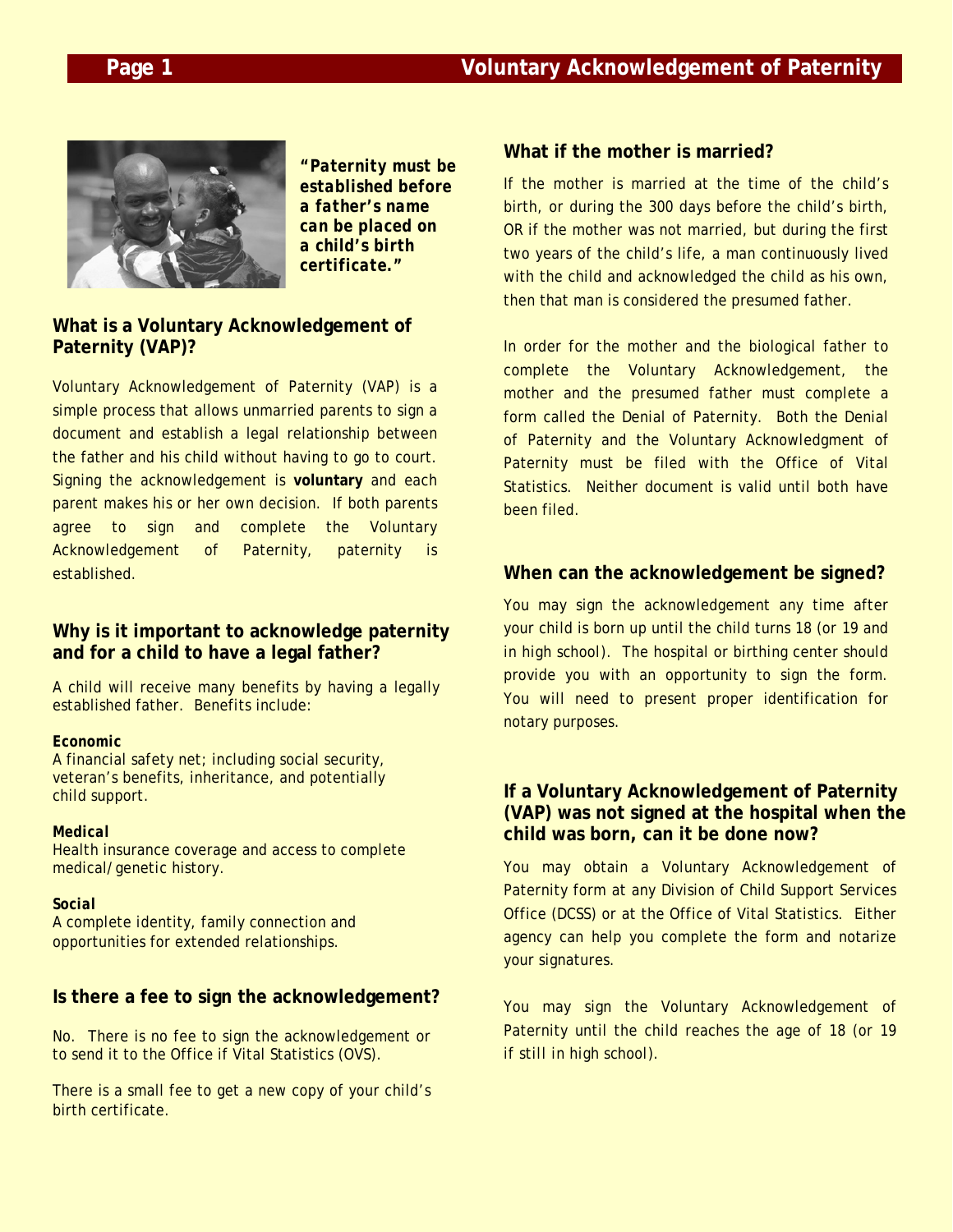# **If the Voluntary Acknowledgement of Paternity is signed, does it grant the father visitation or custody?**

Voluntary Acknowledgement of Paternity does not automatically give the father the right to visit the child, or to have custody. He may use the Voluntary Acknowledgement of Paternity to ask the Court for custody and/or visitation rights. The Court's final decision is based on the child's best interest.

# **Will there be an order for child support?**

If your child is receiving TANF (*welfare*) or Medicaid (*Medical Assistance*), the Division of Child Support Services must ask the Court for an order for child support and/or health insurance coverage for your child.

If your child is not receiving any assistance, a child support order will not be filed - unless the mother or father contacts DCSS and applies for services. Once paternity has been established, DCSS can assist the custodial parent in obtaining a child support order. Custodial parents may also petition the Court for support on their own.

## **Do both parents have to live in Delaware to sign the Voluntary Acknowledgement of Paternity or Denial of Paternity?**

No. The Acknowledgement of Paternity or Denial of Paternity can be mailed to a parent anywhere to be signed, notarized and returned.

## **Is the Acknowledgement of Paternity or Denial of Paternity final when we sign it?**

When an Acknowledgement of Paternity form is properly signed and filed with the Office of Vital Statistics, it has the same effect as a court order establishing paternity, unless either parent who signs it rescinds the acknowledgement within 60 days of when it is filed with the Office of Vital Statistics.

When a Denial of Paternity by a presumed father is properly signed and filed with the Office of Vital Statistics along with the Acknowledgement of Paternity, it has the same effect as a court order excluding the presumed father as the legal father.

*Note: An Acknowledgement of Paternity or Denial of Paternity signed by a minor parent is valid and legally binding on the minor parent the same as if he/she were an adult.*



### **What if we change our minds after signing the Voluntary Acknowledgement of Paternity or Denial of Paternity?**

You may rescind a Voluntary Acknowledgement of Paternity or Denial of Paternity by starting a proceeding to rescind (by filing a Petition to Rescind at Court) under the following conditions:

- a) Within **60 days** of when the Acknowledgement of Paternity or Denial of Paternity was **filed with the Office of Vital Statistics**, or
- b) **The date of the first hearing** in a proceeding where either person who signed the form is before a court to adjudicate an issue relating to the child, including a proceeding to establish support.

**After the 60 day period to rescind has passed**, the Acknowledgement of Paternity or Denial of Paternity are final and legally binding and may only be challenged and set aside by a court for fraud, duress, or material mistake of fact. That challenge must be made **within two (2) years** after the Acknowledgement or Denial is filed.

*Read the Notice of Rights and Responsibilities* on the back of each form for more details.

### **What if we are not sure who the biological father is?**

Only the biological father should sign the Voluntary Acknowledgement of Paternity. **If you are not sure, do not sign the acknowledgement.** 

You should have a paternity test, sometimes called a genetic test. For information about a paternity/genetic test you may contact:

- a) The Division of Child Support Services,
- b) Your attorney, or
- c) Your physician.